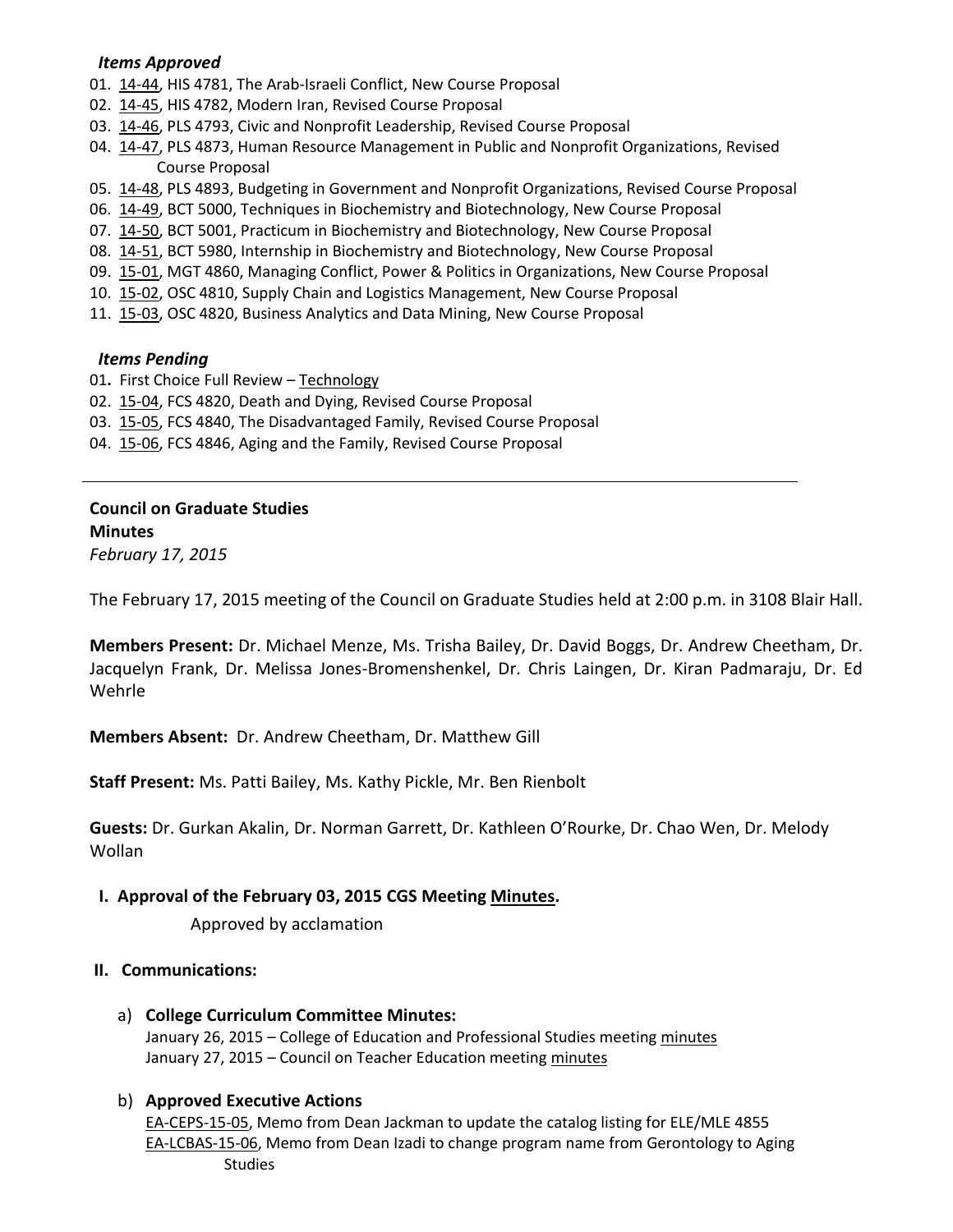#### **III. Items Added to the Agenda (Today):**

- 01. [15-07,](http://castle.eiu.edu/~eiucgs/currentagendaitems/agenda15-07.pdf) KSS 5005, Literature Review in Kinesiology and Sports Studies, New Course Proposal
- 02. [15-08,](http://castle.eiu.edu/~eiucgs/currentagendaitems/agenda15-08.pdf) KSS 5130, Exercise Psychology, New Course Proposal
- 03. [15-09,](http://castle.eiu.edu/~eiucgs/currentagendaitems/agenda15-09.pdf) KSS 5215, Legal Aspects of Sport, New Course Proposal
- 04. [15-10,](http://castle.eiu.edu/~eiucgs/currentagendaitems/agenda15-10.pdf) KSS 5250, Exercise Electrocardiography, Revised Course Proposal
- 05. [15-11,](http://castle.eiu.edu/~eiucgs/currentagendaitems/agenda15-11.pdf) KSS 5630, Advanced Biomechanics of Resistance Training, New Course Proposal
- 06. [15-12,](http://castle.eiu.edu/~eiucgs/currentagendaitems/agenda15-12.pdf) KSS Program Revision: Exercise Science
- 07. [15-13,](http://castle.eiu.edu/~eiucgs/currentagendaitems/agenda15-13.pdf) KSS Program Revision: Sports Administration
- 08. [15-14,](http://castle.eiu.edu/~eiucgs/currentagendaitems/agenda15-14.pdf) CMN 5155, Communication and Aging, New Course Proposal

#### **IV. Items Acted Upon:**

**01.** First Choice Full Review – [Technology](http://castle.eiu.edu/~eiucgs/documents/TechnologyFirstChoiceReviewReport.pdf) ; Rescheduled for April 7

**02.** [14-44,](http://castle.eiu.edu/~eiucgs/currentagendaitems/agenda14-44.pdf) HIS 4781, The Arab-Israeli Conflict, New Course Proposal; Ed Wehrle presented the course at last meeting. Revisions were requested and made prior to vote at this meeting. Council approved unanimously; Effective date – Spring 2015

(3-0-3) HIS 4781, The Arab-Israeli Conflict

This course will provide students a better understanding of the Arab-Israeli conflict by exploring its roots, evolution, and historical complexity. After a brief examination of the ancient and pre-modern roots of the conflict, we will trace the conflict chronologically from the initial encounters of Palestinian Arabs and Zionist settlers in late 19th century to the violence that continues to plague the land today. (WI) (NUS)

Prerequisite(s): None

**03.** [14-45,](http://castle.eiu.edu/~eiucgs/currentagendaitems/agenda14-45.pdf) HIS 4782, Modern Iran, New Course Proposal; Ed Wehrle presented the course at last meeting. Revisions were requested and made prior to vote at this meeting. Council approved unanimously; Effective date – Spring 2015

(3-0-3) HIS 4782, Modern Iran

This course examines the history of modern Iran with a focus on the 19th and 20th centuries. We will examine the revolutions, revolts, and social movements of the 19th and 20th centuries that have shaped the political, socio-economic, religious, and cultural history of present day Iran. (WI) (NUS)

Prerequisite(s):

None

**04.** [14-46,](http://castle.eiu.edu/~eiucgs/currentagendaitems/agenda14-46.pdf) PLS 4793, Civic and Nonprofit Leadership, Revised Course Proposal; Rich Wandling presented the course at last meeting. Revisions were requested and made prior to vote at this meeting. Council approved unanimously; Effective date – Fall 2015

(3-0-3) PLS 4793, Civic and Nonprofit Leadership

The application of organization and leadership theory to administrative structures, processes and behavior in government bureaucracies and community non-profit organizations. Includes an examination of organizational politics and policymaking, administrative leadership and alternative models of public organization and management. WI

Prerequisite(s):

PLS 1153G/PLS 1193G or permission of instructor; Jr. standing and above.

**05.** [14-47,](http://castle.eiu.edu/~eiucgs/currentagendaitems/agenda14-47.pdf) PLS 4873, Human Resource Management in Public and Nonprofit Organizations, Revised

2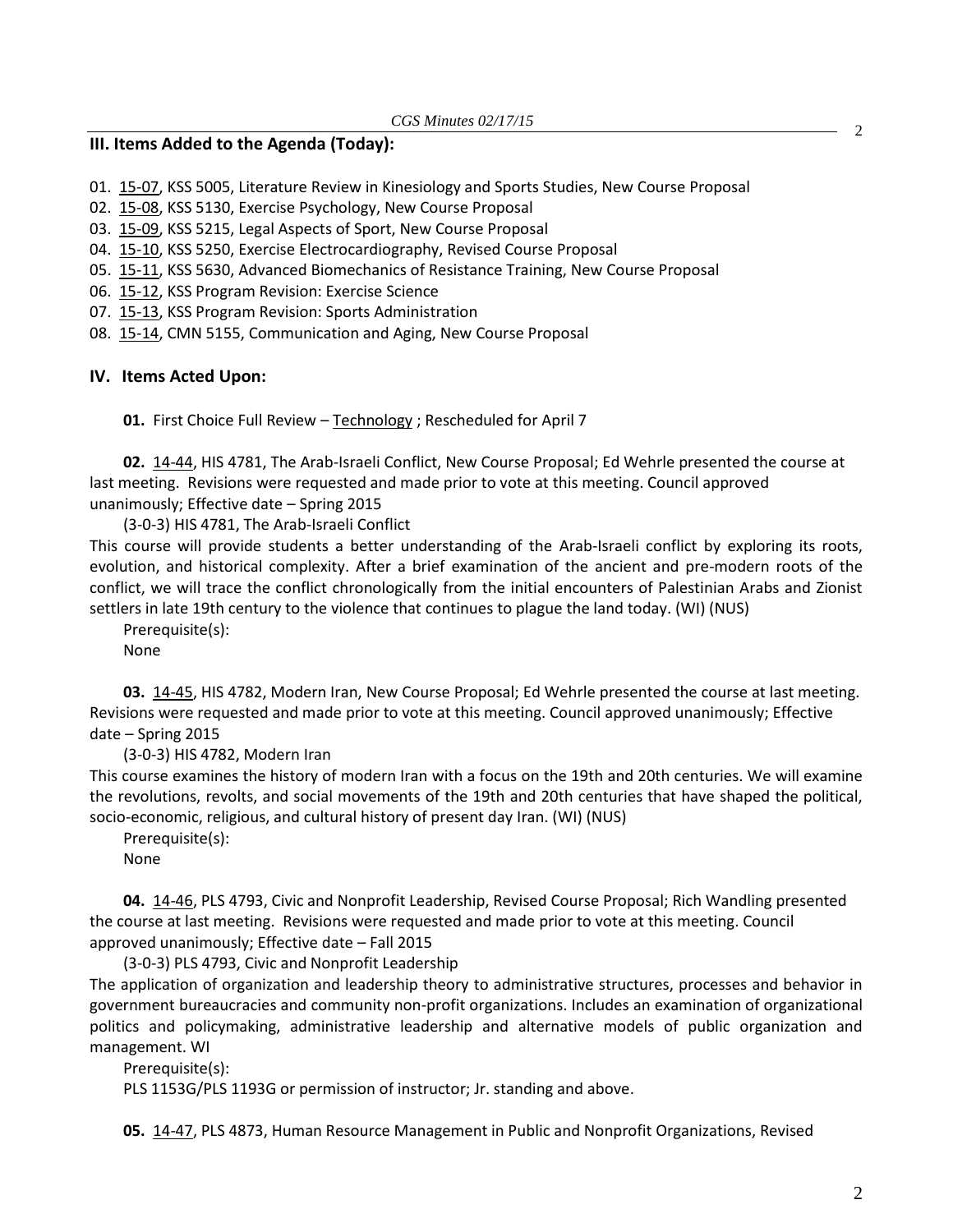*CGS Minutes 02/17/15*

Course Proposal; Rich Wandling presented the course at last meeting. Revisions were requested and made prior to vote at this meeting. Council approved unanimously; Effective date – Fall 2015

(3-0-3) PLS 4873, Human Resource Management in Public and Nonprofit Organizations An examination of the political environment's impact on personnel policies of nonprofit organizations and local, state and federal agencies. Policies ranging from rights of government and non-profit employees to affirmative action programs and handling a volunteer workforce will be explored. WI

Prerequisite(s):

None

**06.** [14-48,](http://castle.eiu.edu/~eiucgs/currentagendaitems/agenda14-48.pdf) PLS 4893, Budgeting in Government and Nonprofit Organizations, Revised Course Proposal; Rich Wandling presented the course at last meeting. Revisions were requested and made prior to vote at this meeting. Council approved unanimously; Effective date – Spring 2016

(3-0-3) PLS 4893, Budgeting in Government and Nonprofit Organizations Processes, techniques and strategies of budgeting in government and nonprofit organizations. The course includes analysis of political and policy environments; revenues, from taxes to grants; spending priorities and decision-making; major types of budgets; capital budgeting; and financial management.

Prerequisite(s):

PLS 1153G or PLS 1193G or permission of the instructor.

**07.** [14-49,](http://castle.eiu.edu/~eiucgs/currentagendaitems/agenda14-49.pdf) BCT 5000, Techniques in Biochemistry and Biotechnology, New Course Proposal; Mary Konkle presented the course at last meeting. Revisions were requested and made prior to vote at this meeting. Council approved with one abstention; Effective date – Summer 2015

(0-9-3) BCT 5000, Techniques in Biochemistry and Biotechnology

This course will give students advanced training in laboratory techniques used in biotechnology from both a biological and chemical perspective.

Prerequisite(s):

Admission to the Masters in Biochemistry and Biotechnology program or by permission of the Program Coordinator.

**08.** [14-50,](http://castle.eiu.edu/~eiucgs/currentagendaitems/agenda14-50.pdf) BCT 5001, Practicum in Biochemistry and Biotechnology, New Course Proposal; Mary Konkle presented the course at last meeting. Revisions were requested and made prior to vote at this meeting. Council approved with one abstention; Effective date – Summer 2015

(0-9-3) BCT 5001, Practicum in Biochemistry and Biotechnology

This course is designed to give students an intensive Practicum experience in a particular advanced technique in Biotechnology. The students will be assigned appropriate projects by matching student interests with available faculty expertise.

Prerequisite(s):

Student must have completed BCT 5000 (Techniques in Biotechnology).

**09.** [14-51,](http://castle.eiu.edu/~eiucgs/currentagendaitems/agenda14-51.pdf) BCT 5980, Internship in Biochemistry and Biotechnology, New Course Proposal; Mary Konkle presented the course at last meeting. Revisions were requested and made prior to vote at this meeting. Council approved with one abstention; Effective date – Fall 2015

(0-9-3) BCT 5980, Internship in Biochemistry and Biotechnology

Internship experience in a laboratory setting approved by the program coordinator. To be taken credit/no credit for a maximum of six semester hours applicable to the degree.

Prerequisite(s):

Student must have completed BCT 5000 (Techniques in Biotechnology) with a C or better and acceptance to a sponsored internship and permission of the Program Coordinator

3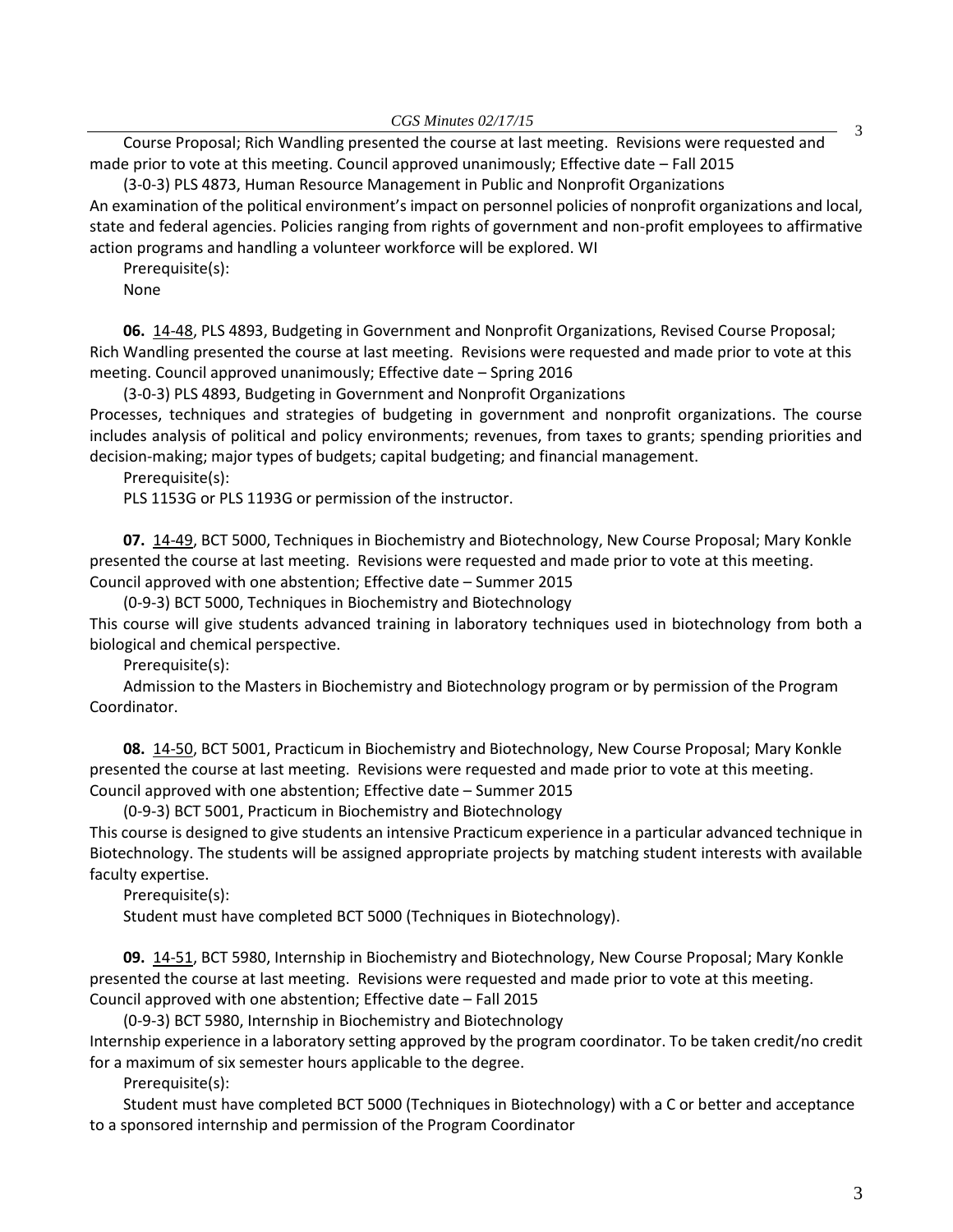*CGS Minutes 02/17/15*

10. [15-01,](http://castle.eiu.edu/~eiucgs/currentagendaitems/agenda15-01.pdf) MGT 4860, Managing Conflict, Power & Politics in Organizations, New Course Proposal; David <sup>4</sup> Boggs presented the course. Council approved with one abstention; Effective date – Summer 2016

(3-0-3) MGT 4860, Managing Conflict, Power & Politics in Organizations A study of the sources and management of conflict in organizations; sources, bases, and uses of power in organizations; and contributing factors, common types, and practical management of organizational politics

Prerequisite(s):

MGT 4310.

**11.** [15-02,](http://castle.eiu.edu/~eiucgs/currentagendaitems/agenda15-02.pdf) OSC 4810, Supply Chain and Logistics Management, New Course Proposal; Melody Wollan presented the course. Council approved unanimously; Effective date – Spring 2016

(3-0-3) OSC 4810, Supply Chain and Logistics Management

The concepts in managing the complete flow of materials, information and financial resources in a supply chain from suppliers to customers are covered. This course covers manufacturing, distribution, service, and retail industries. This includes the fundamental relationships in the design, planning, execution, monitoring, and control that occur.

Prerequisite(s):

BUS 3950 or permission of the Associate Chair

**12.** [15-03,](http://castle.eiu.edu/~eiucgs/currentagendaitems/agenda15-03.pdf) OSC 4820, Business Analytics and Data Mining, New Course Proposal; Melody Wollan presented the course. Council approved unanimously; Effective date – Spring 2016

(3-0-3) OSC 4820, Business Analytics and Data Mining

Management of statistical methods and tools for transforming massive amounts of data into new and useful information, uncovering factors that affect purchasing patterns, and identifying potential profitable investments and opportunities. Among the topics are: simple linear regression, multiple regression and correlation, partial regression techniques, model selections, validation, and diagnostics, logistics regression, data mining, decision tree, neural network models, visualization, and methods for model selection. Includes application of statistical software solution techniques.

Prerequisite(s):

BUS 2810 or permission of the Associate Chair

**13.** [15-04,](http://castle.eiu.edu/~eiucgs/currentagendaitems/agenda15-04.pdf) FCS 4820, Death and Dying, Revised Course Proposal; Council advised revisions prior to presenting for vote at next meeting on 03.03.15

**14.** [15-05,](http://castle.eiu.edu/~eiucgs/currentagendaitems/agenda15-05.pdf) FCS 4840, The Disadvantaged Family, Revised Course Proposal; Council advised revisions prior to presenting for vote at next meeting on 03.03.15

**15.** [15-06,](http://castle.eiu.edu/~eiucgs/currentagendaitems/agenda15-06.pdf) FCS 4846, Aging and the Family, Revised Course Proposal; Council advised revisions prior to presenting for vote at next meeting on 03.03.15

# **02 Committee Reports:**

**Library Advisory**- Ed Wehrle; no meeting

**Textbook Advisory-** Chris Laingen; no meeting

**Academic Technology** (ATAC)- David Boggs; met, discussed "ransom-ware" virus

**Honorary Degree**- Jackie Frank; meetings have concluded for 14-15

**Graduate Student Advisory Council** (GSAC)- Bill Elliott; not present

**Council on Assessment of Student Learning** (CASL)**-** Kiran Padmaraju; no report/scheduling conflict **Enrollment Management Advisory Committee** (EMAC)**-** Matt Gill; not present / no meeting